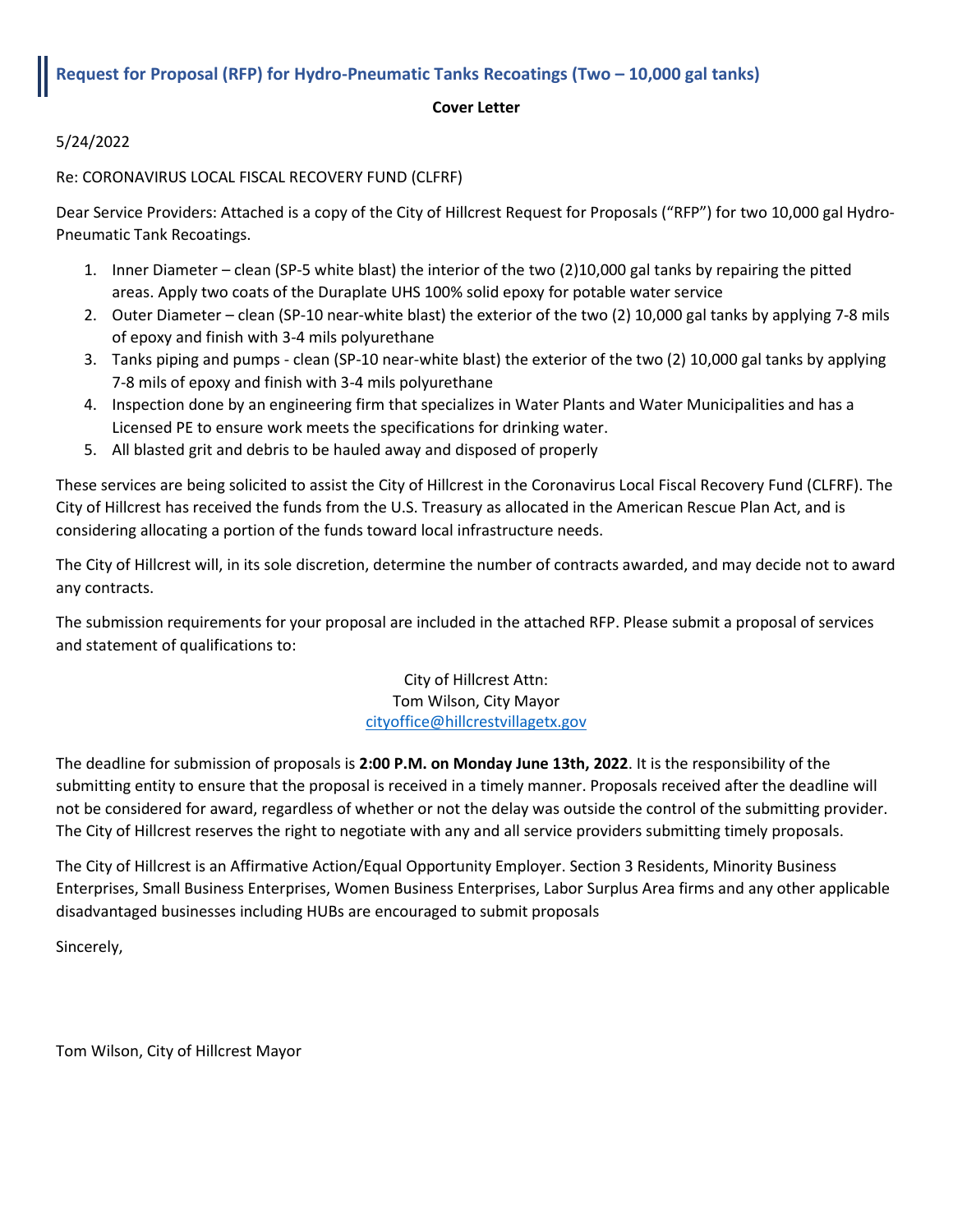## **Request for Proposal (RFP) for Hydro-Pneumatic Tanks Recoatings (Two – 10,000 gal tanks)**

The City of Hillcrest is seeking a well-qualified company to blast, repair the pitted areas and apply epoxy to two potable water service Hydro-Pneumatic 10,000 gal Tanks. The following outlines the RFP:

# **1. Project Description**

- **1. For entire job, provide** 
	- **i. Job Hazard Analysis (JSA), safety checklists, muster points identified onsite, unsafe stop work procedures and emergency procedures.**
	- **ii. Also, any public hazards the neighborhood should be aware of in the event an emergency happens.**
	- **iii. If anyone approaches the job site, that person should be kept back at a distance until someone from the job can safely stop their job and safely approach the person to review safety procedures.**
	- **iv. All safety data sheets should be strictly adhered to. This is an OSHA designated hazardous materials**

# **2. Inner Diameter of two (10,000 gal) 6' x 25' tanks –**

- i. Ensure OSHA confined entry protocol is provided and followed:
	- 1. Provide confined entry safety procedures and document safety protocol used during the job.
	- 2. Provide contact information for the outside attendant while interior work is being performed: **Make Sure an Outside Attendant is Present**
	- 3. Link:<https://www.osha.gov/sites/default/files/publications/osha3138.pdf>
- ii. Surface Preparation for SP-5 White Blast:
	- 1. SSPC-SP1: Surface preparation is the removal of rust, scale, or paint off steel surfaces prior to the SP-5 White Blast.
		- a. SSPC-SP1 is an essential requirement because it is done before surface preparations. (SSPC-SP 1 solvent cleaning is a specification that the Society for Protective Coatings (SSPC) has placed in order to prevent premature coating failure. This specification is a way to approach surface preparation, which promotes longer coating life on industrial equipment. SSPC-SP1 is a requirement for surface preparation that removes contaminants from steel surfaces. Solvent cleaning is the primary method to remove visible dirt, grease, oil, soil, drawing compounds, as well as, similar organic compounds from steel surfaces).
		- b. Procedures can be found at: [https://www.inspection-for-industry.com/sspc-sp-](https://www.inspection-for-industry.com/sspc-sp-1-solvent-cleaning.html)[1-solvent-cleaning.html](https://www.inspection-for-industry.com/sspc-sp-1-solvent-cleaning.html)
	- 2. Perform chlorine testing and record results.
		- a. The most of the coating specification requires that chloride testing (Bresle Bresle patch Method) being performed before sandblasting i.e. SSPC-SP 5 White Metal Cleaning, SSPC-SP 10 Near-White Metal Cleaning, etc. The chlorides are the salts of HCL acid; the CL gets one electron to form anion Cl-. It is substantial to measure the amount of contaminants such as chloride salt before application of sandblasting.
		- b. Link:<https://www.inspection-for-industry.com/chloride-testing.html>
	- 3. SP-5 White Blast: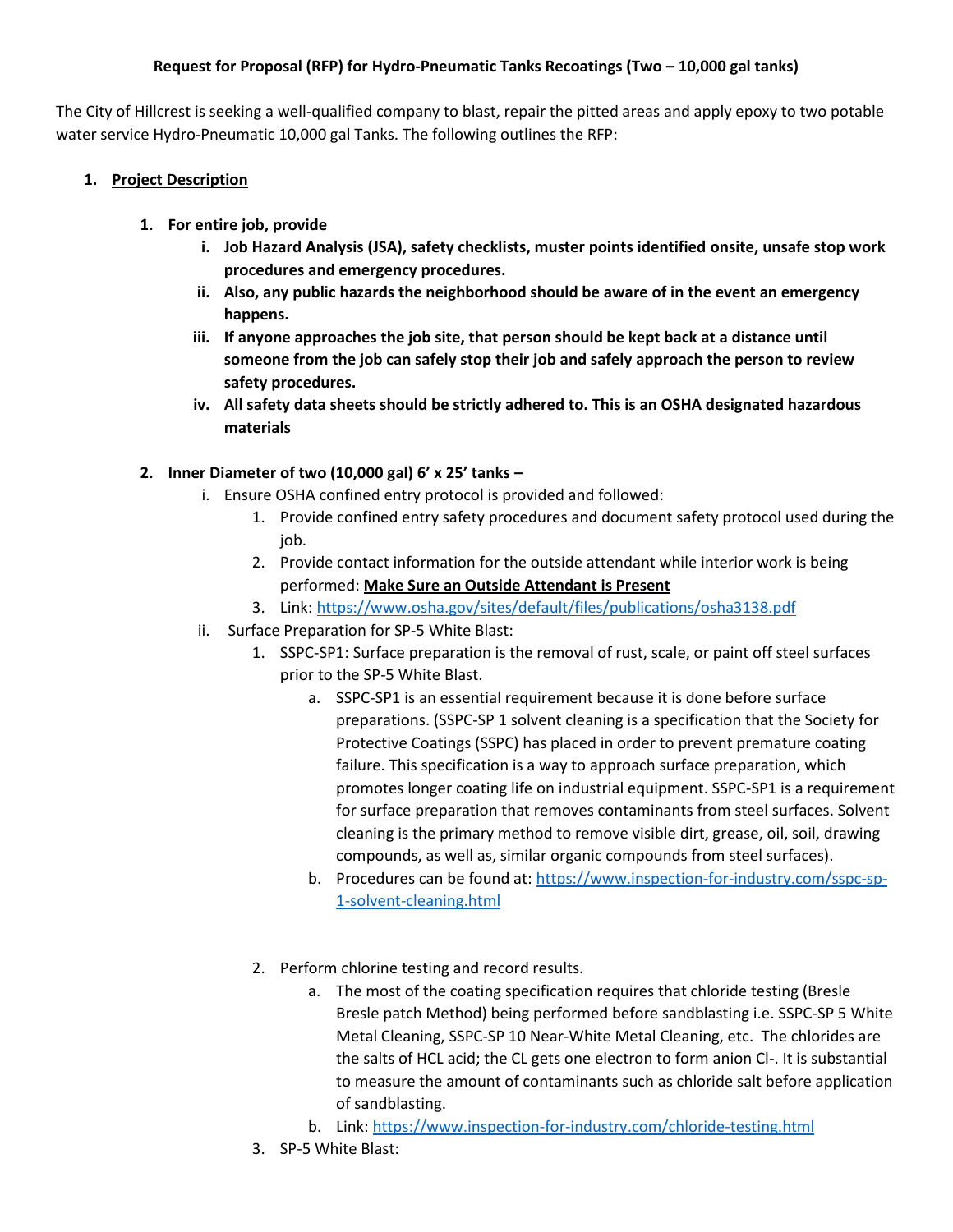- a. The size and abrasive should be selected based on the blast cleaning system to be used, the surface that requires SSPC-SP 5 white metal blast cleaning (NACE No. 1), the finished requirements of the surface, and if recycling of the abrasive is necessary.
- b. The abrasive used for White metal blast cleaning should be dry and free of any contaminants, such as oil, grease, etc
- c. **Record temperature and humidity when job is being conducted as per SP-5 White Blast guidelines** 
	- i. Substrate temperature should not be colder surrounding air temperature; otherwise, the moisture can condensate on the cleanedblast surface and cause flash rust. Relative humidity should be less than 85% since the higher value can cause moisture condensation on the surface.
	- ii. The sandblasting process should not be done if the surface temperature is less than 5-degree Fahrenheit (or 3-degree Celsius) above the dew point. The dew point is the temperature that condensation starts.
- d. [https://www.inspection-for-industry.com/sspc-sp-5-white-metal-blast](https://www.inspection-for-industry.com/sspc-sp-5-white-metal-blast-cleaning.html)[cleaning.html](https://www.inspection-for-industry.com/sspc-sp-5-white-metal-blast-cleaning.html)
- 4. Repair Pitted Areas:
	- a. Surface must be clean, dry, and in sound condition. Remove all oil, dust, grease, dirt, loose rust, and other foreign material to ensure adequate adhesion.
	- b. **Record temperature and humidity when job is being conducted as per Duraplate UHS epoxy guidelines**
	- c. **Record and ensure thickness of epoxy meet guidelines for potable water service – see datasheet for information**
	- d. Link:

[https://www.paintdocs.com/docs/webPDF.jsp?SITEID=SWPCGPROT&doctype=P](https://www.paintdocs.com/docs/webPDF.jsp?SITEID=SWPCGPROT&doctype=PDS&prodno=035777367292&lang=2) [DS&prodno=035777367292&lang=2](https://www.paintdocs.com/docs/webPDF.jsp?SITEID=SWPCGPROT&doctype=PDS&prodno=035777367292&lang=2)

# **2. Outer Diameter of two (10,000 gal) 6' x 25' tanks –**

- 1. Ensure OSHA confined entry protocol is provided and followed for outside tank work
- 2. Surface Preparation for SP-10 Near-White Blast:
	- i. The surface must be clear of any visible deposits of contaminants, which should be removed in accordance to SSPC-SP 1 Solvent Cleaning

# ii. **Record any visible deposits cleaned**

- 3. SP-10 Near-White Blast
	- i. The size and abrasive should be selected based on the blast cleaning system to be used, the surface that requires SSPC-SP 10 near-white metal blast cleaning the finished requirements of the surface, and if recycling of the abrasive is necessary.
	- ii. The abrasive used for White metal blast cleaning should be dry and free of any contaminants, such as oil, grease, etc
		- **1.** Record temperature and humidity when job is being conducted as per SP-10 near-white Blast guidelines
		- **2.** Link: [https://www.inspection-for-industry.com/sspc-sp-10-near-white-metal-blast](https://www.inspection-for-industry.com/sspc-sp-10-near-white-metal-blast-cleaning.html)[cleaning.html](https://www.inspection-for-industry.com/sspc-sp-10-near-white-metal-blast-cleaning.html)
- 4. Apply epoxy primer
	- i. Use High Solids Epoxy Mastic Primer
	- ii. 7-8 mils of epoxy primer for a potable steel tank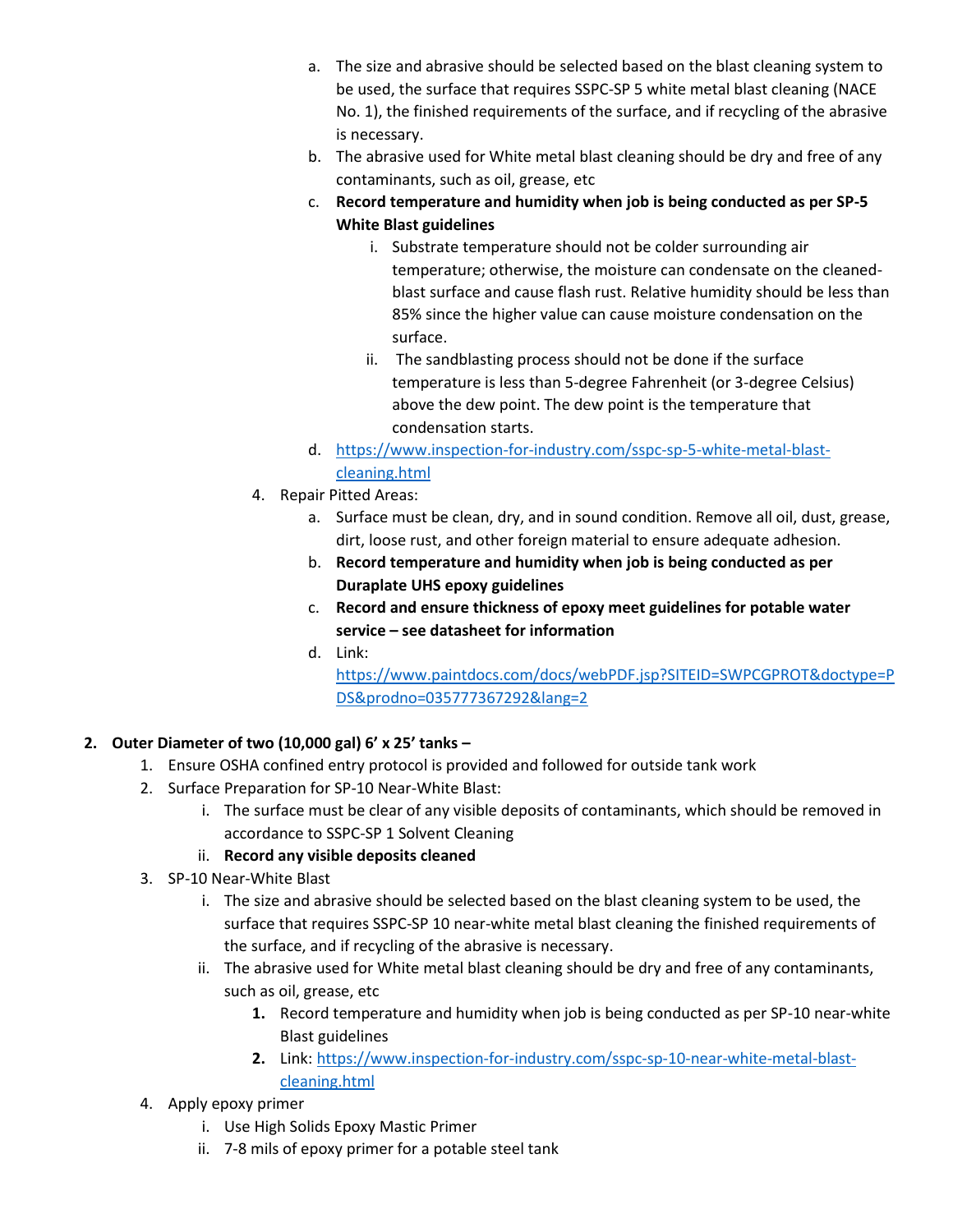- iii. Applied with a steel brush, it is used to protect against pitting corrosion on hard steel surfaces
- iv. Provide details on the primer used on the tank
- 5. Finish polyurethane
	- i. Use Acrylic Aliphatic Polyurethane
	- ii. 3-4 mils of polyurethane for a potable steel tank
	- iii. Polyurethane coatings are often used as topcoats over epoxy primers on structural steel. The main reason these coatings are specified is because they have excellent gloss and color retention, as well as outstanding UV resistance
	- iv. Provide details on the polyurethane used on the tank
- 6. All blasted grit and debris to be hauled away and disposed of properly
	- i. Provide where the material will be hauled
	- ii. Provide environmental specifications for the location

### **3. Piping and Pumps at the Two Hydro Tanks**

- 1. Ensure OSHA confined entry protocol is provided and followed for outside tank work
- 2. Surface Preparation for SP-10 Near-White Blast:
	- i. The surface must be clear of any visible deposits of contaminants, which should be removed in accordance to SSPC-SP 1 Solvent Cleaning
	- ii. **Record any visible deposits cleaned**
- 3. SP-10 Near-White Blast
	- i. The size and abrasive should be selected based on the blast cleaning system to be used, the surface that requires SSPC-SP 10 near-white metal blast cleaning the finished requirements of the surface, and if recycling of the abrasive is necessary.
	- ii. The abrasive used for White metal blast cleaning should be dry and free of any contaminants, such as oil, grease, etc
		- **1.** Record temperature and humidity when job is being conducted as per SP-10 near-white Blast guidelines
		- **2.** Link: [https://www.inspection-for-industry.com/sspc-sp-10-near-white-metal-blast](https://www.inspection-for-industry.com/sspc-sp-10-near-white-metal-blast-cleaning.html)[cleaning.html](https://www.inspection-for-industry.com/sspc-sp-10-near-white-metal-blast-cleaning.html)

## 4. Apply epoxy primer

- i. Use High Solids Epoxy Mastic Primer
- ii. 7-8 mils of epoxy primer for a potable steel tank
- iii. Applied with a steel brush, it is used to protect against pitting corrosion on hard steel surfaces
- iv. Provide details on the primer used on the tank
- 5. Finish polyurethane
	- i. Use Acrylic Aliphatic Polyurethane
	- ii. 3-4 mils of polyurethane for a potable steel tank
	- iii. Polyurethane coatings are often used as topcoats over epoxy primers on structural steel. The main reason these coatings are specified is because they have excellent gloss and color retention, as well as outstanding UV resistance
	- iv. Provide details on the polyurethane used on the tank
- 6. All blasted grit and debris to be hauled away and disposed of properly
	- i. Provide where the material will be hauled
	- ii. Provide environmental specifications for the location
- **4. Inspection done by an engineering firm that specializes in Water Plants and Water Municipalities and has a Licensed PE to ensure work meets the specifications for drinking water.**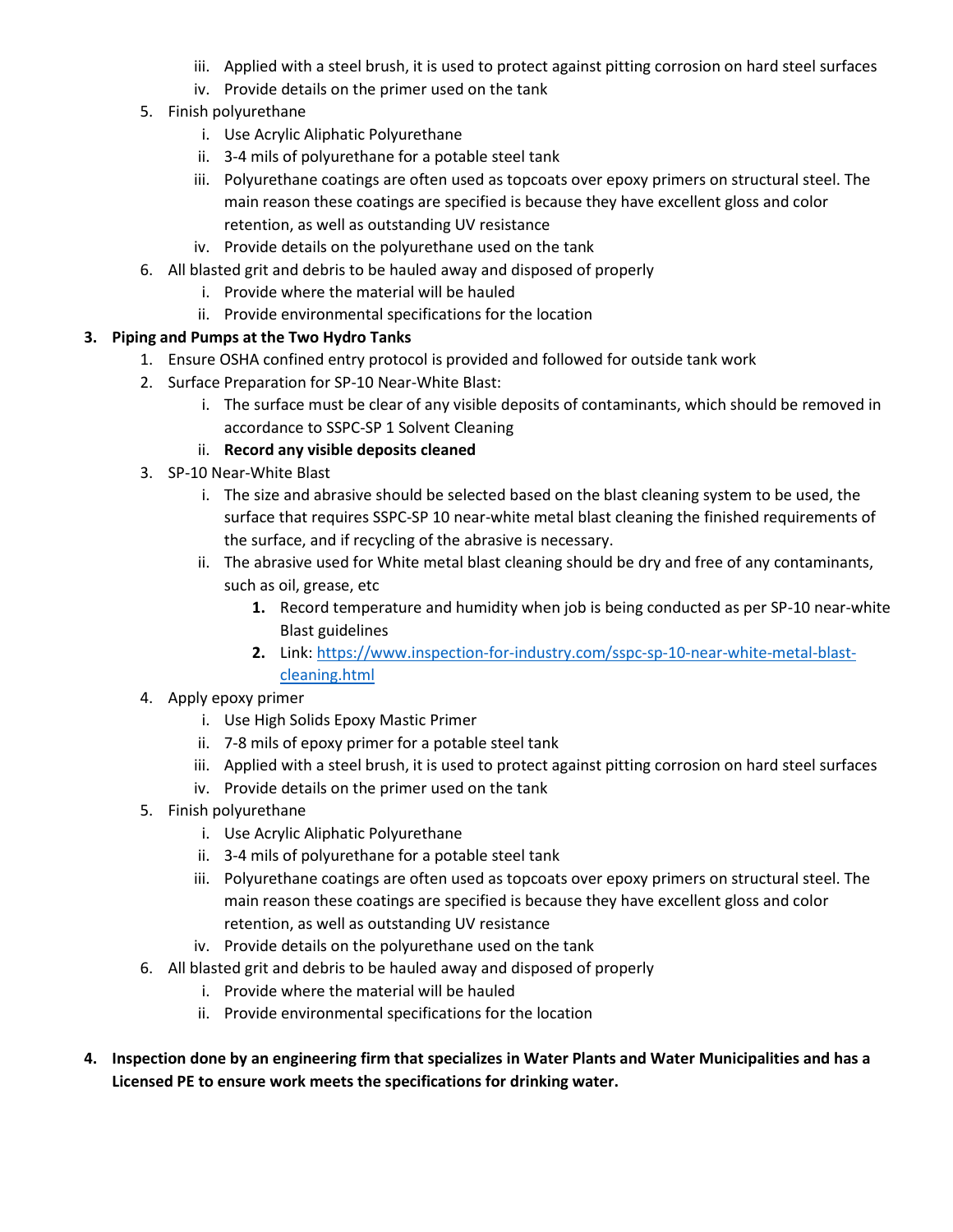## **5. Desired Timeline**

- 1. Estimated start time in July 2022
- 2. Estimated turnaround to be 7 days per tank (weather permitting) and 7 days for pipping and pumps

Please refer to United States Department of the Treasury (USDT) website for the FAQs and Fact Sheet [https://home.treasury.gov/policy-issues/coronavirus/assistance-for-state-local-and-tribal](https://home.treasury.gov/policy-issues/coronavirus/assistance-for-state-local-and-tribal-governments/state-and-local-fiscal-recovery-funds)[governments/state-and-local-fiscal-recovery-funds](https://home.treasury.gov/policy-issues/coronavirus/assistance-for-state-local-and-tribal-governments/state-and-local-fiscal-recovery-funds)

## **6. Statement of Qualifications**

The City of Hillcrest is seeking qualified company with experience in recoating potable service water equipment. Please provide the following as it relates to your qualifications:

### **Experience of the Company**:

- A brief history of the service provider and any teaming partners/subcontractors, including general background, knowledge of and experience working with Federal agencies and programs
- Related recent experience in securing and managing federally-funded local projects, both infrastructure construction and service projects

### **Capacity to Perform**:

- Provide description of your understanding of the project scope
- Describe which specific parts of the work that will be contractor self-performed and what parts will be subcontractor performed
- Describe your current and projected workloads
- Provide description of your proposed approach/strategy to provide and perform the requested services and required curing time. Include a "one line" schedule with adequate float to accommodate achieving completion date.
- Water tanks will be offline during interior coating and the City of Hillcrest will need to help accommodate timeline. Include any performance strategy in order to minimize down time.
- A statement substantiating the resources of the service provider and the ability to carry out the scope of work requested within the proposed timeline.
	- o Please list all subcontractors and scopes they will perform.
	- $\circ$  Subcontractor to provide detail safety plan for any confined entry while blasting and painting interior of tanks.
	- o Please list the engineering firm that specializes in Water Plants and Water Municipalities and has a Licensed PE that will be performing the inspection.

## **7. Proposed Cost of Services**

Provide your cost proposal to accomplish the Scope of Work by activity or to accomplish the entire Scope of Work. Please provide the following format when submitting the bid:

- 1. Labor Cost,
- 2. Total Manhours,
- 3. Material Cost,
- 4. Construction supplies
- 5. Cost, Tools & Equipment,
- 6. Overhead and Profit
- 7. Burdened Labor costs (inclusive of payroll taxes (FICA, FUI, SUI) and any allocated benefits costs, etc)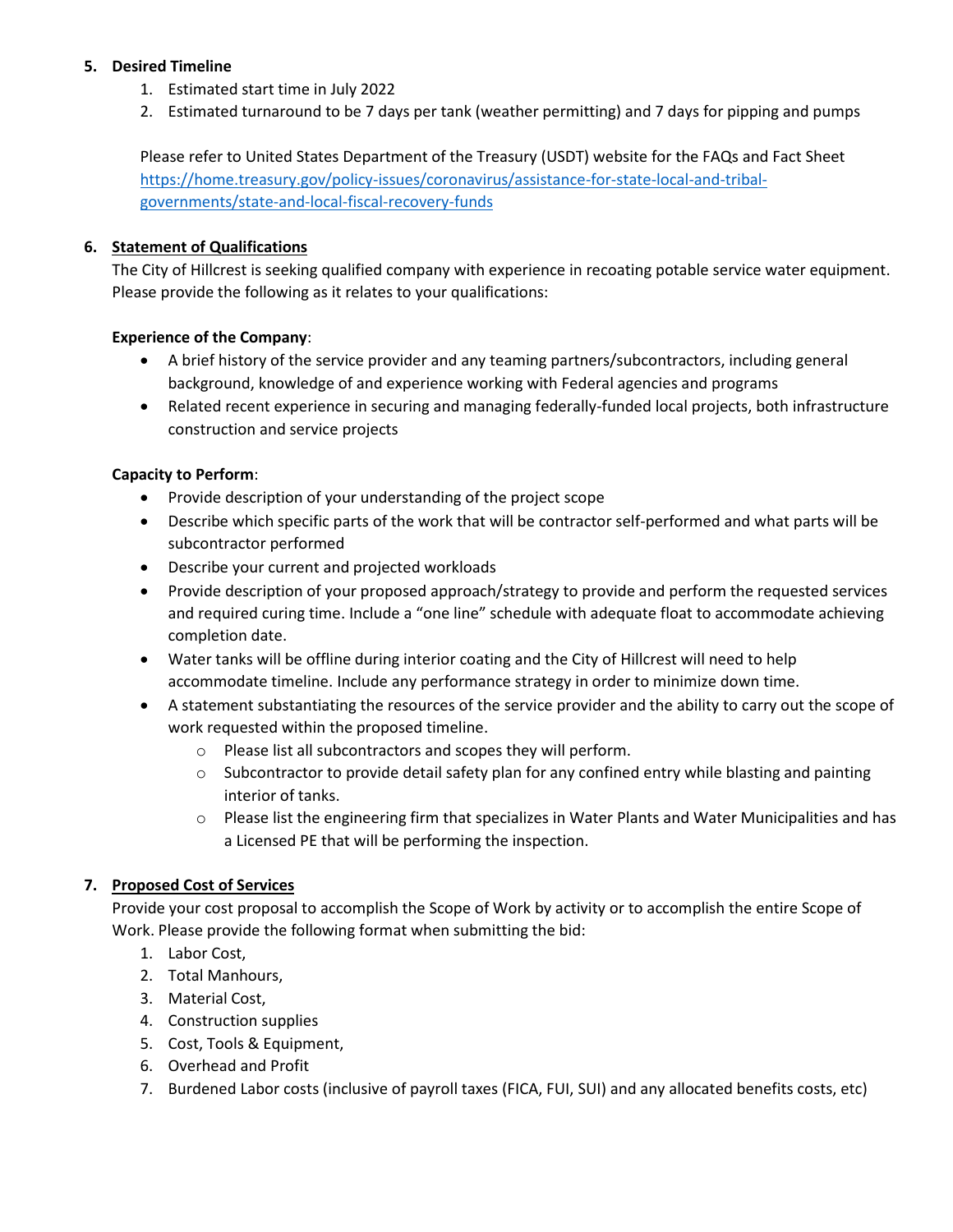8. **Evaluation Criteria** - The proposal received will be evaluated and ranked according to the following criteria and using the rating sheet enclosed:

| <b>Criteria</b>       | <b>Maximum Points</b> |
|-----------------------|-----------------------|
| Experience of the     | 30                    |
| Company               |                       |
| Prior Work Experience | 20                    |
| Capacity to Perform   | 30                    |
| <b>Proposed Cost</b>  | 20                    |
| <b>Total</b>          | 100                   |

### **9. Submission Requirements**

- **1.** A copy of your current **certificate of insurance**. Need to be state certificate needed for both **Workers Comp and General Liability.** Also, any subcontractors will also need to provide certificate of insurance, workers comp and general liability.
- **2. Statement of Conflicts of Interest** (if any) the service provider or key employees may have regarding these services, and a plan for mitigating the conflict(s). Note that City may in its sole discretion determine whether or not a conflict disqualifies a firm, and/or whether or not a conflict mitigation plan is acceptable.
- **3. System for Award Management.** Service Providers should have a current registration in the System for Award Management (https://www.sam.gov/SAM/). Service provider and its Principals may not be debarred or suspended nor otherwise on the Excluded Parties List System (EPLS) in the System for Award Management (SAM). Include verification that the service provider as well as its principals are not listed (are not debarred) through the System for Award Management (www.SAM.gov). Enclose a printout of the search results that includes the record date. This clearance information should be included in the service provider's Proposal. The clearance in the Service Provider's proposal must be reverified prior to award. Federal awarding agencies may relax the timing of the requirement for active SAM registration at time of allocation in order to expeditiously issue funding. At the time of award, the requirements of 2 CFR § 200.206, Federal awarding agency review of risk posed by recipients, continue to apply. Current registrants in SAM with active registrations expiring between April 1, 2021 and September 30, 2021 will automatically be afforded a one-time extension of 180 days. (2 CFR § 25.110).
- **4. Form CIQ**, (enclosed). Texas Local Government Code chapter 176 requires that any vendor or person who enters or seeks to enter into a contract with a local government entity disclose in the Questionnaire Form CIQ the vendor or person's employment, affiliation, business relationship, family relationship or provision of gifts that might cause a conflict of interest with a local government entity. Questionnaire form CIQ is included in the RFP and must be submitted with the response. Certification Regarding Lobbying (enclosed). Certification for Contracts, Grants, Loans, and Cooperative Agreements is included in the RFP and must be submitted with the response.
- **5. Form 1295, (enclosed).** Effective January 1,2018, all contracts and contract amendments, extensions, or renewals executed by the Commissioners Court will require the completion of Form 1295 "Certificate of Interested Parties" pursuant to Government Code § 2252.908. Form 1295 must be completed by the awarded vendor at time of signed contract submission. Form 1295 is included in this RFP for your information. Form 1295 requires the inclusion of an "unsworn declaration" which includes, among other things, the date of birth and address of the authorized representative signing the form.
- **6.** Required Contract Provisions. Applicable provisions (enclosed) must be included in all contracts executed as a result of this RFP.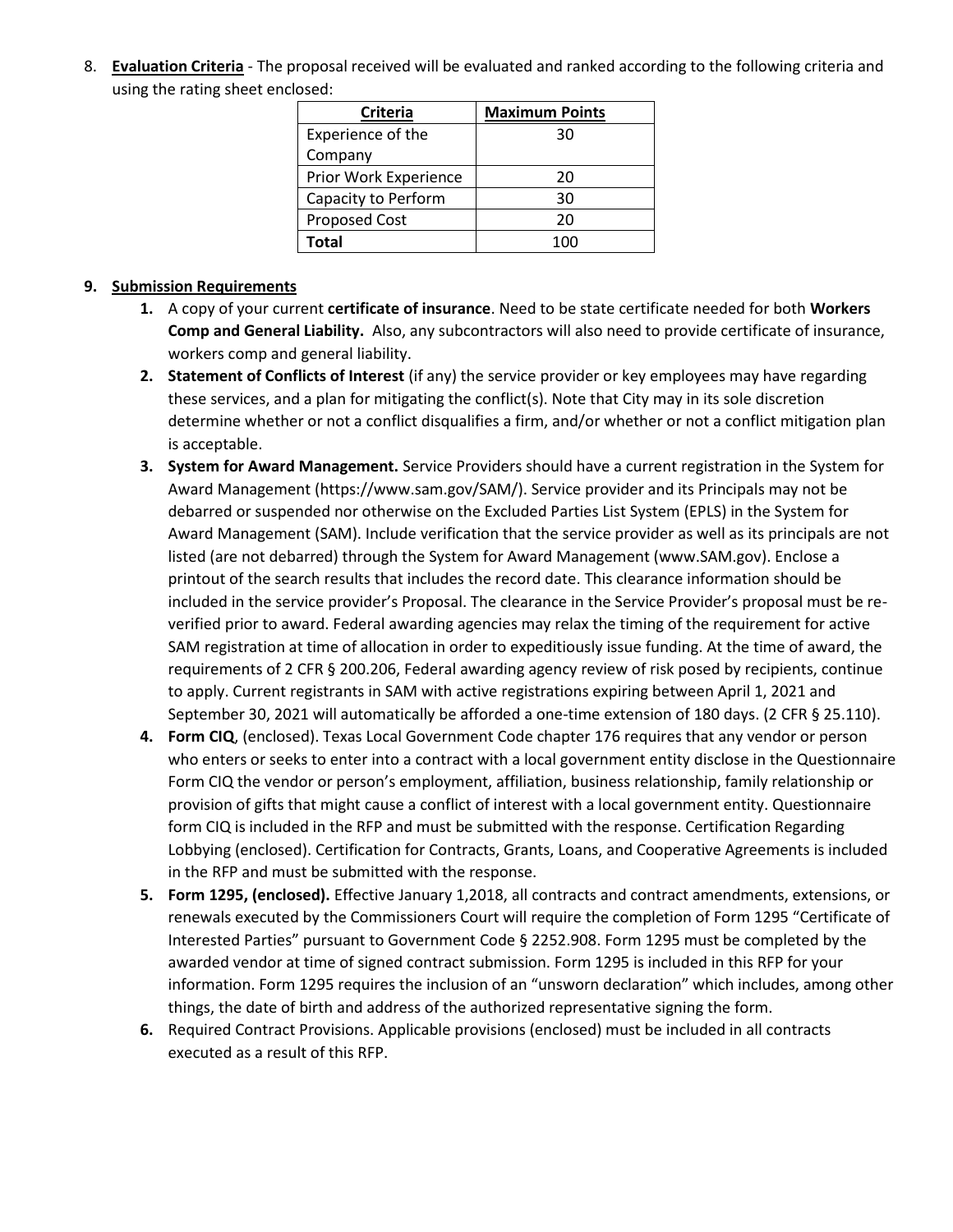# **10. Contracting with HUB, small and minority businesses, women's business enterprises, and labor surplus area firms.**

If the awarded vendor (prime) uses subcontractors, it must take all necessary affirmative steps to assure that small and minority businesses, women's business enterprises, and labor surplus area firms are used. The following affirmative steps are required of the prime contractor:

- **1.** Placing qualified small and minority businesses and women's business enterprises on solicitation lists;
- **2.** Assuring that small and minority businesses, and women's business enterprises are solicited whenever they are potential sources;
- **3.** Dividing total requirements, when economically feasible, into smaller tasks or quantities to permit maximum participation by small and minority businesses, and women's business enterprises;
- **4.** Establishing delivery schedules, where the requirement permits, which encourage participation by small and minority businesses, and women's business enterprises;
- **5.** Using the services and assistance, as appropriate, of such organizations as the Small Business Administration (SBA) and the Minority Business Development Agency (MBDA) of the Department of Commerce.
- **6.** The Prime Vendor should utilize the SBA Center that is in the closest proximity to locality. Email your RFP to the appropriate center.
- 11. **Deadline for Submission** Proposals must be received no later than **2:00 P.M. on Monday June 13th, 2022**. It is the responsibility of the submitting entity to ensure that the proposal is received in a timely manner. Proposals received after the deadline will not be considered for award, regardless of whether or not the delay was outside the control of the submitting firm. Please electronically submit your proposal in .pdf format via [cityoffice@hillcrestvillagetx.gov](mailto:cityoffice@hillcrestvillagetx.gov)

Any questions or requests for clarification must be submitted in writing via EMAIL to the address above at least 3 business days prior to the deadline. The City of Hillcrest may, if appropriate, circulate the question and answer to all service providers submitted proposals.

Required RFP Forms as provided in the RFP must be submitted, or the proposal shall be considered nonresponsive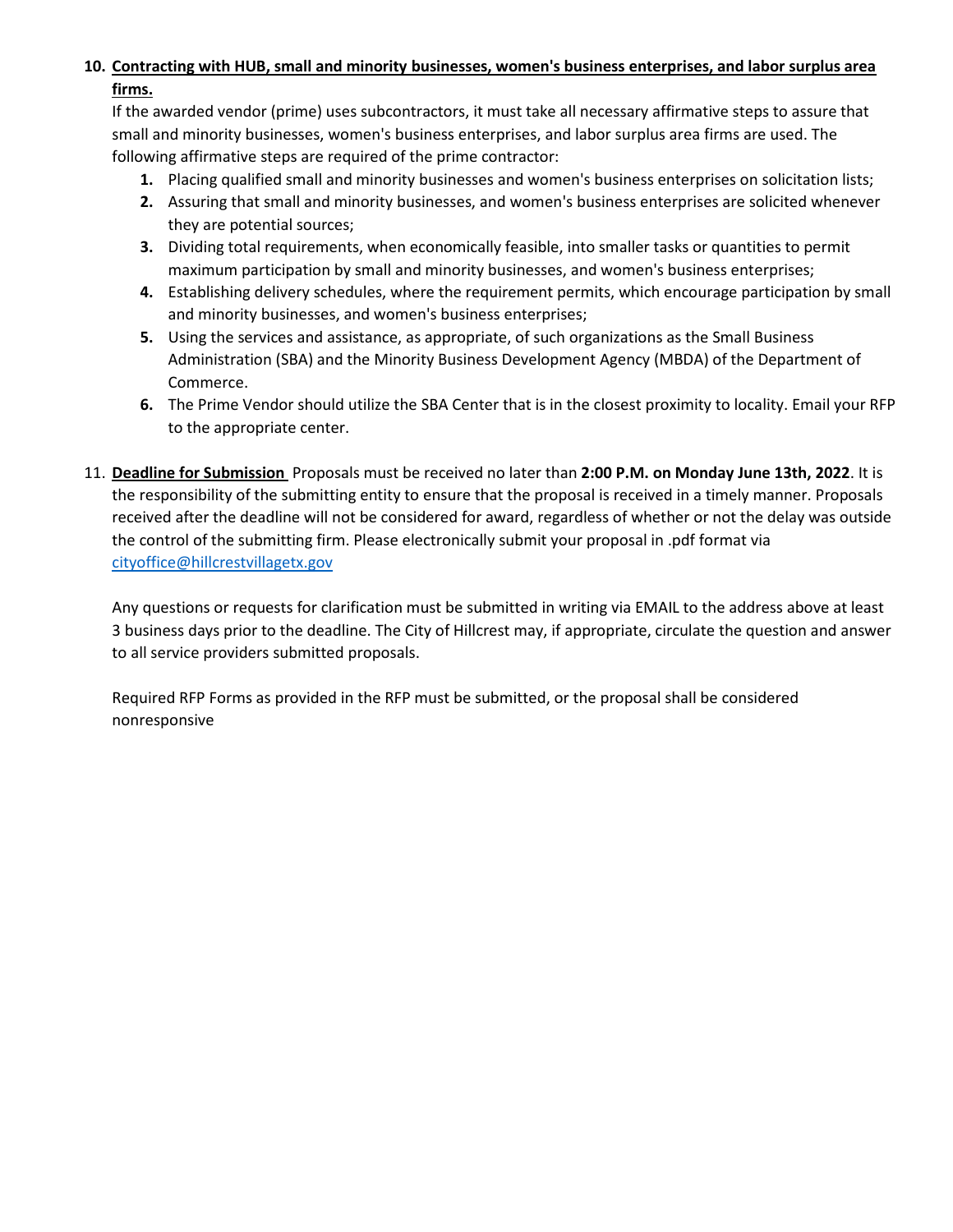Respondent:

#### **Final Score**

Date of

**Evaluator's Name:** 

Evaluation

Respondent will be scored by awarding points up to the maximum listed for each factor. Information necessary to assess the Respondent on these criteria may be gathered either from the submitted proposal and/or by contacting past/current clients of the Respondent. Respondents proposing to offer specific services (environmental) will be scored only on those services.

#### **Experience of the Proposing Firm**

| Factors                                                               | Max.<br>Pts. | Score |
|-----------------------------------------------------------------------|--------------|-------|
| Related Firm Experience / Background with federally<br>unded projects | 10           |       |
| Related Firm Experience/ Background with specific<br>services:        |              |       |
| Administrative, construction management                               | 5            |       |
| Administrative, non-construction management.                          |              |       |
| Procurement of other services & construction                          |              |       |
| <b>Financial Duties</b>                                               | ъ            |       |
| Subtotal, Experience                                                  | 30           |       |

#### **Prior Work Performance References**

| actors                             | Pts |  |
|------------------------------------|-----|--|
| Related Work Performance           | 10  |  |
| References Provided for prior work | 10  |  |
| Subtotal, Performance / References | 20  |  |

### **Capacity to Perform**

| Factors                                                                          | Max.<br>Pts. | Score |
|----------------------------------------------------------------------------------|--------------|-------|
| Demonstrated understanding of scope of the ARP Act<br>Project(s), as appropriate | 5            |       |
| Qualifications / Experience of Proposed Staff                                    |              |       |
| Resumes appropriate to services required                                         |              |       |
| Organizational Chart                                                             | 5            |       |
| Approach/Strategy to implement services/projects                                 | 5            |       |
| <b>Current and Projected Workloads</b>                                           |              |       |
| <b>Financial Capacity</b>                                                        | 6            |       |
| Subtotal, Capacity to Perform                                                    | 30           |       |

#### **Proposed Cost**

| Method to Evaluate Proposed Cost                              |     |  |
|---------------------------------------------------------------|-----|--|
| "A" = The lowest priced proposal of all qualified respondents |     |  |
| "B" = Respondents Proposed Price                              |     |  |
|                                                               |     |  |
| Factors                                                       | Pts |  |

#### **Total Score**

| Factors                                    | <u>Pts</u> | con |
|--------------------------------------------|------------|-----|
| Experience                                 | 30         |     |
| <b>Prior Work Performance / References</b> | 20         |     |
| <b>Capacity to Perform</b>                 | 30         |     |
| <b>Proposed Cost</b>                       | 20         |     |
| <b>Total Score</b>                         | 100        |     |

# **Insert Certificate of Insurance**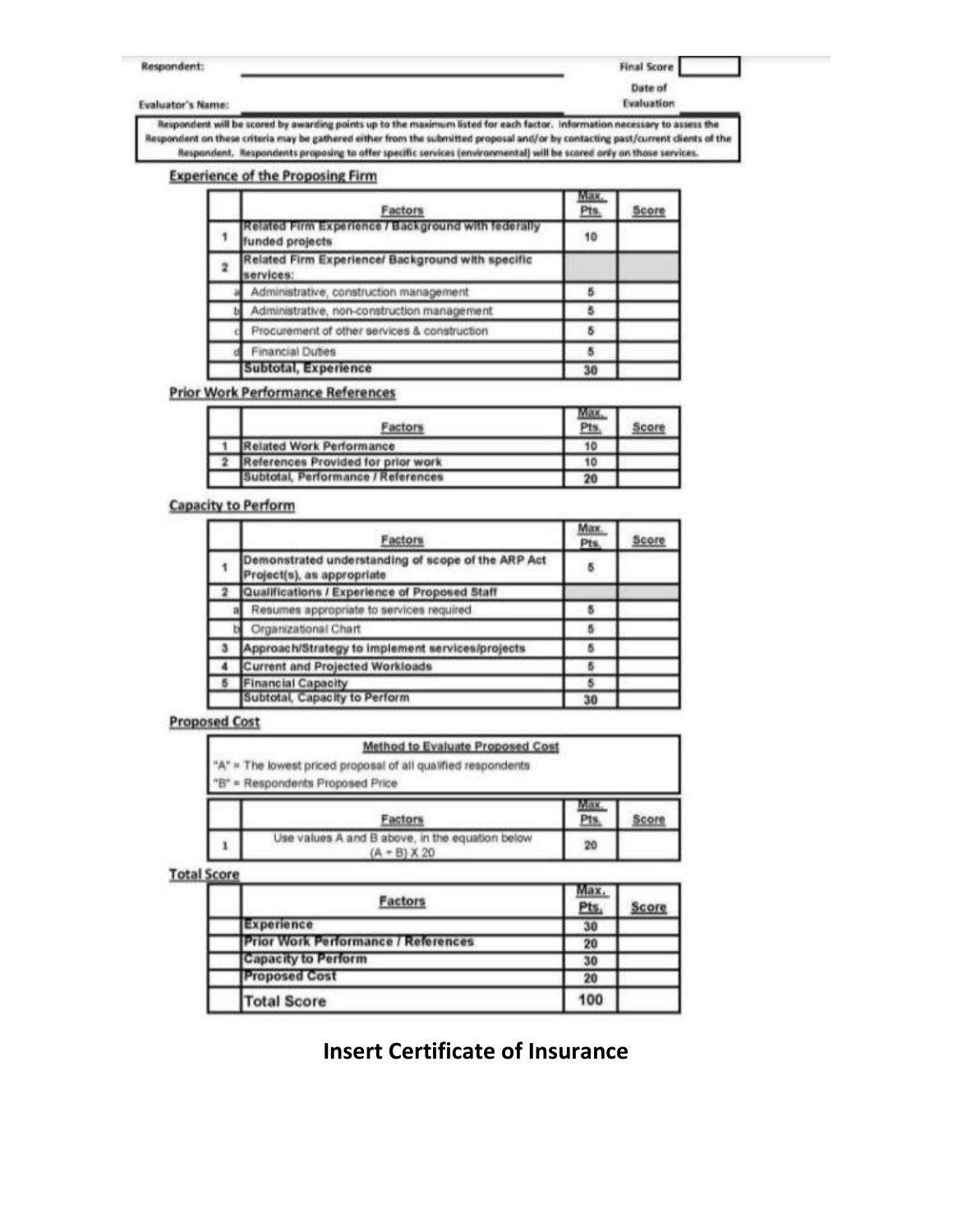**Insert System for Award Management (SAM) record search for company name and company principal**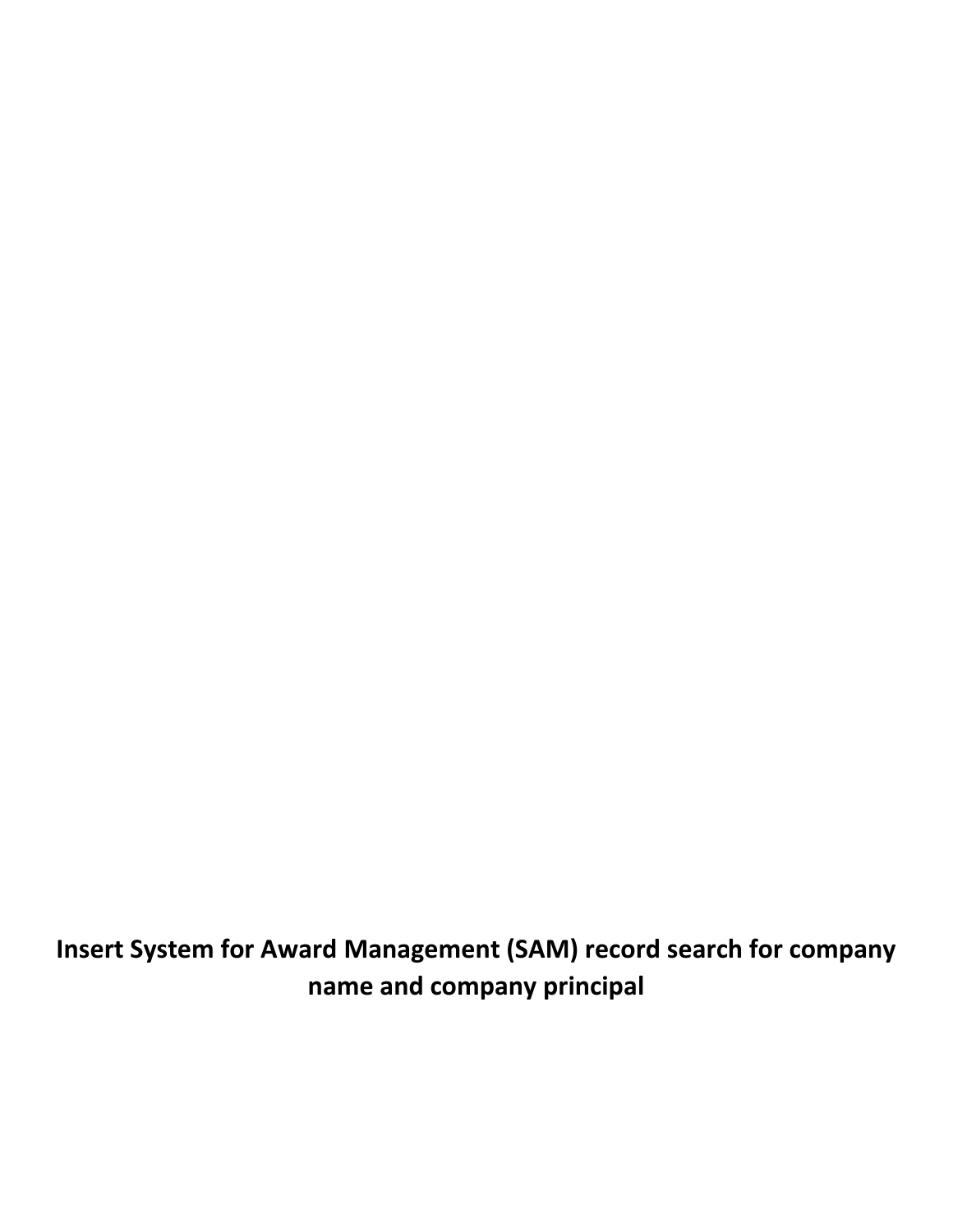**Link: <https://www.ethics.state.tx.us/data/forms/conflict/CIQ.pdf>**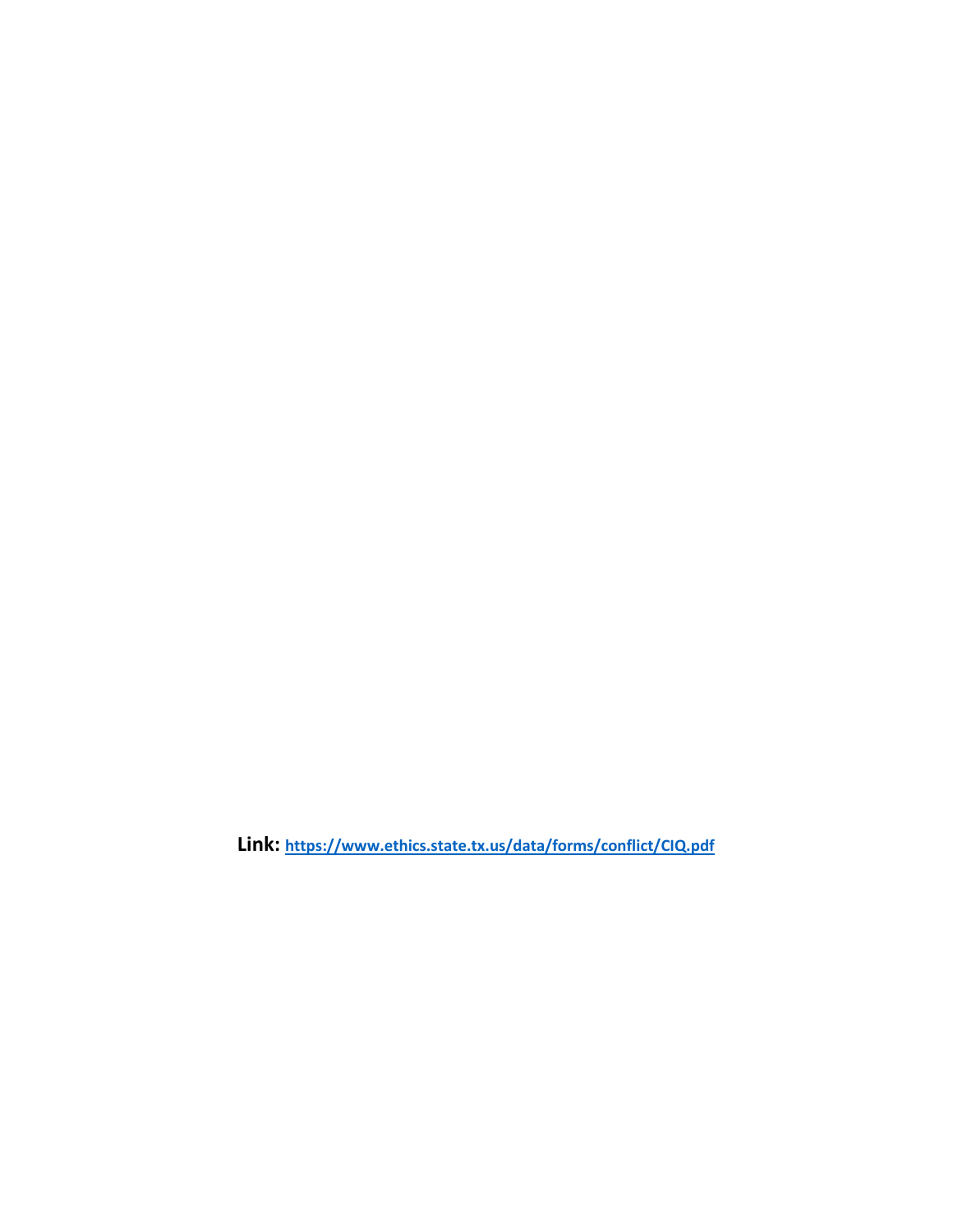| <b>CONFLICT OF INTEREST QUESTIONNAIRE</b><br>For vendor doing business with local governmental entity                                                                                                                                                                                                                                                                                                                                                                                                                                                                                                                                                                                                                                                                                                                                                                                                                                                                                                                             | <b>FORM CIQ</b>        |
|-----------------------------------------------------------------------------------------------------------------------------------------------------------------------------------------------------------------------------------------------------------------------------------------------------------------------------------------------------------------------------------------------------------------------------------------------------------------------------------------------------------------------------------------------------------------------------------------------------------------------------------------------------------------------------------------------------------------------------------------------------------------------------------------------------------------------------------------------------------------------------------------------------------------------------------------------------------------------------------------------------------------------------------|------------------------|
| This questionnaire reflects changes made to the law by H.B. 23, 84th Leg., Regular Session.                                                                                                                                                                                                                                                                                                                                                                                                                                                                                                                                                                                                                                                                                                                                                                                                                                                                                                                                       | <b>OFFICE USE ONLY</b> |
| This questionnaire is being filed in accordance with Chapter 176, Local Government Code, by a vendor who<br>has a business relationship as defined by Section 176.001(1-a) with a local governmental entity and the<br>vendor meets requirements under Section 176.006(a).                                                                                                                                                                                                                                                                                                                                                                                                                                                                                                                                                                                                                                                                                                                                                        | Date Received          |
| By law this questionnaire must be filed with the records administrator of the local governmental entity not later<br>than the 7th business day after the date the vendor becomes aware of facts that require the statement to be<br>filed. See Section 176.006(a-1), Local Government Code.                                                                                                                                                                                                                                                                                                                                                                                                                                                                                                                                                                                                                                                                                                                                       |                        |
| A vendor commits an offense if the vendor knowingly violates Section 176.006, Local Government Code. An<br>offense under this section is a misdemeanor.                                                                                                                                                                                                                                                                                                                                                                                                                                                                                                                                                                                                                                                                                                                                                                                                                                                                           |                        |
| 1  <br>Name of vendor who has a business relationship with local governmental entity.                                                                                                                                                                                                                                                                                                                                                                                                                                                                                                                                                                                                                                                                                                                                                                                                                                                                                                                                             |                        |
| $\overline{\mathbf{2}}$<br>Check this box if you are filing an update to a previously filed questionnaire. (The law requires that you file an updated<br>completed questionnaire with the appropriate filing authority not later than the 7th business day after the date on which<br>you became aware that the originally filed questionnaire was incomplete or inaccurate.)                                                                                                                                                                                                                                                                                                                                                                                                                                                                                                                                                                                                                                                     |                        |
| $\mathbf{3}$<br>Name of local government officer about whom the information is being disclosed.                                                                                                                                                                                                                                                                                                                                                                                                                                                                                                                                                                                                                                                                                                                                                                                                                                                                                                                                   |                        |
| Name of Officer                                                                                                                                                                                                                                                                                                                                                                                                                                                                                                                                                                                                                                                                                                                                                                                                                                                                                                                                                                                                                   |                        |
| $\overline{4}$<br>Describe each employment or other business relationship with the local government officer, or a family member of the<br>officer, as described by Section 176.003(a)(2)(A). Also describe any family relationship with the local government officer.<br>Complete subparts A and B for each employment or business relationship described. Attach additional pages to this Form<br>CIQ as necessary.<br>A. Is the local government officer or a family member of the officer receiving or likely to receive taxable income,<br>other than investment income, from the vendor?<br>No<br>Yes<br>B. Is the vendor receiving or likely to receive taxable income, other than investment income, from or at the direction<br>of the local government officer or a family member of the officer AND the taxable income is not received from the<br>local governmental entity?<br>No<br>Yes<br>5<br>Describe each employment or business relationship that the vendor named in Section 1 maintains with a corporation or |                        |
| other business entity with respect to which the local government officer serves as an officer or director, or holds an<br>ownership interest of one percent or more.<br>6<br>Check this box if the vendor has given the local government officer or a family member of the officer one or more gifts                                                                                                                                                                                                                                                                                                                                                                                                                                                                                                                                                                                                                                                                                                                              |                        |
| as described in Section 176.003(a)(2)(B), excluding gifts described in Section 176.003(a-1).<br>7                                                                                                                                                                                                                                                                                                                                                                                                                                                                                                                                                                                                                                                                                                                                                                                                                                                                                                                                 |                        |
| Signature of vendor doing business with the governmental entity                                                                                                                                                                                                                                                                                                                                                                                                                                                                                                                                                                                                                                                                                                                                                                                                                                                                                                                                                                   | Date                   |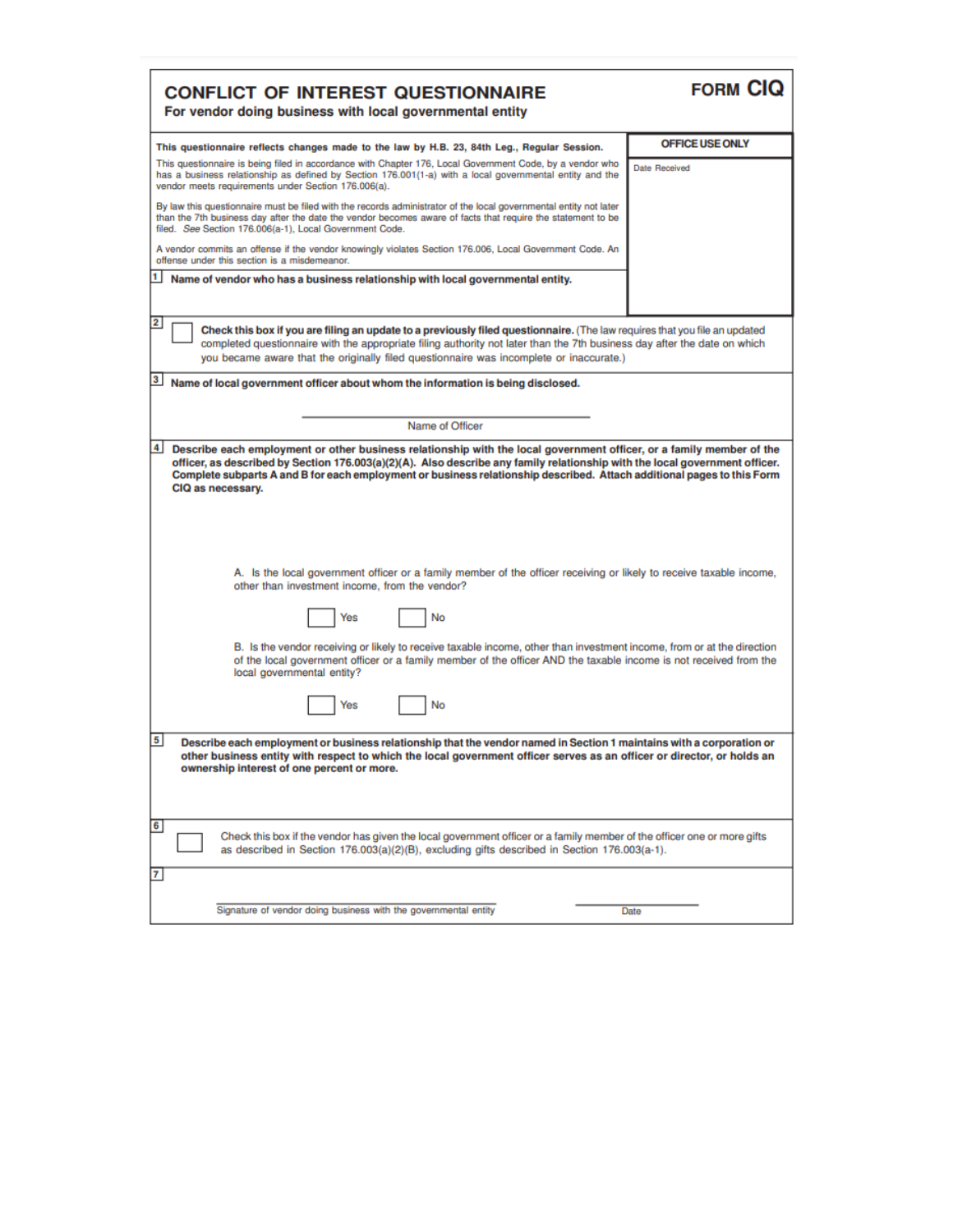# **CONFLICT OF INTEREST QUESTIONNAIRE** For vendor doing business with local governmental entity

A complete copy of Chapter 176 of the Local Government Code may be found at http://www.statutes.legis.state.tx.us/ Docs/LG/htm/LG.176.htm. For easy reference, below are some of the sections cited on this form.

Local Government Code § 176.001(1-a): "Business relationship" means a connection between two or more parties based on commercial activity of one of the parties. The term does not include a connection based on:

(A) a transaction that is subject to rate or fee regulation by a federal, state, or local governmental entity or an agency of a federal, state, or local governmental entity;

(B) a transaction conducted at a price and subject to terms available to the public; or

(C) a purchase or lease of goods or services from a person that is chartered by a state or federal agency and that is subject to regular examination by, and reporting to, that agency.

#### Local Government Code § 176.003(a)(2)(A) and (B):

(a) A local government officer shall file a conflicts disclosure statement with respect to a vendor if:

(2) the vendor:

(A) has an employment or other business relationship with the local government officer or a family member of the officer that results in the officer or family member receiving taxable income, other than investment income, that exceeds \$2,500 during the 12-month period preceding the date that the officer becomes aware that

(i) a contract between the local governmental entity and vendor has been executed; or

(ii) the local governmental entity is considering entering into a contract with the vendor:

(B) has given to the local government officer or a family member of the officer one or more gifts that have an aggregate value of more than \$100 in the 12-month period preceding the date the officer becomes aware that:

(i) a contract between the local governmental entity and vendor has been executed; or

(ii) the local governmental entity is considering entering into a contract with the vendor.

### Local Government Code § 176.006(a) and (a-1)

(a) A vendor shall file a completed conflict of interest questionnaire if the vendor has a business relationship with a local governmental entity and:

(1) has an employment or other business relationship with a local government officer of that local governmental entity, or a family member of the officer, described by Section 176.003(a)(2)(A);

(2) has given a local government officer of that local governmental entity, or a family member of the officer, one or more gifts with the aggregate value specified by Section 176.003(a)(2)(B), excluding any gift described by Section 176.003(a-1); or

(3) has a family relationship with a local government officer of that local governmental entity.

(a-1) The completed conflict of interest questionnaire must be filed with the appropriate records administrator not later than the seventh business day after the later of:

(1) the date that the vendor:

(A) begins discussions or negotiations to enter into a contract with the local governmental entity; or

(B) submits to the local governmental entity an application, response to a request for proposals or bids, correspondence, or another writing related to a potential contract with the local governmental entity; or

(2) the date the vendor becomes aware:

(A) of an employment or other business relationship with a local government officer, or a family member of the officer, described by Subsection (a);

(B) that the vendor has given one or more gifts described by Subsection (a); or

(C) of a family relationship with a local government officer.

Form provided by Texas Ethics Commission

www.ethics.state.tx.us

Revised 1/1/2021

# Link https://www.ethics.state.tx.us/data/forms/1295/1295.pdf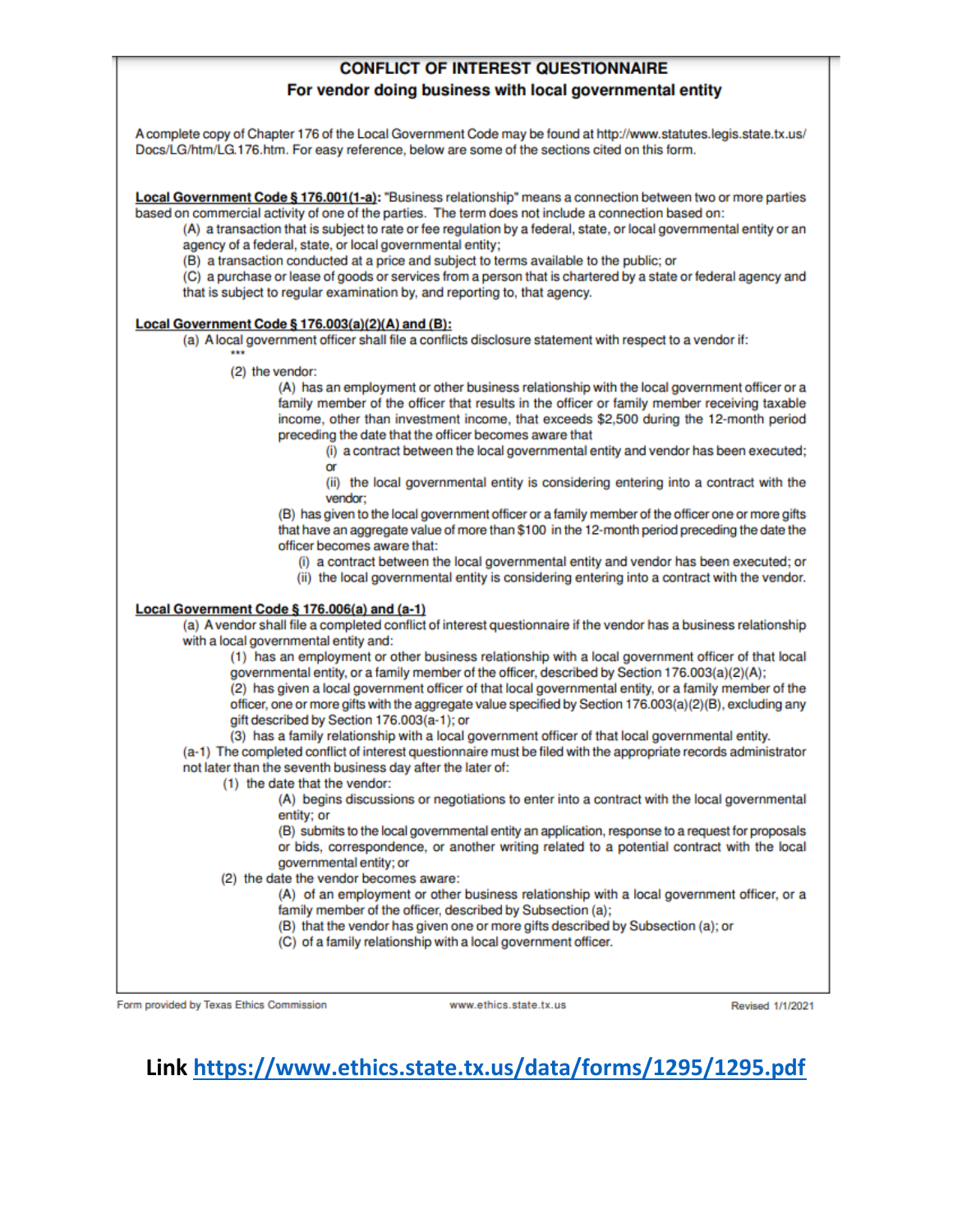|                | Complete Nos. 1 - 4 and 6 if there are interested parties.                                | Complete Nos. 1, 2, 3, 5, and 6 if there are no interested parties.                                                                                                                                              |                         |                    | <b>OFFICE USE ONLY</b>                |
|----------------|-------------------------------------------------------------------------------------------|------------------------------------------------------------------------------------------------------------------------------------------------------------------------------------------------------------------|-------------------------|--------------------|---------------------------------------|
| 1              | entity's place of business.                                                               | Name of business entity filing form, and the city, state and country of the business                                                                                                                             |                         |                    | <b>JSIFING</b>                        |
| $\overline{2}$ | which the form is being filed.                                                            | Name of governmental entity or state agency that is a party to the contract for                                                                                                                                  |                         |                    |                                       |
| 3              |                                                                                           | Provide the identification number used by the governmental entity or state agency to track of identify<br>and provide a description of the services, goods, or other property to be provided upder the contract. |                         |                    | identify the contract.                |
| 4              |                                                                                           |                                                                                                                                                                                                                  |                         |                    | Nature of Interest (check applicable) |
|                | <b>Name of Interested Party</b>                                                           | L. Mary Exilice                                                                                                                                                                                                  |                         | <b>Controlling</b> | Intermediary                          |
|                |                                                                                           |                                                                                                                                                                                                                  |                         |                    |                                       |
|                |                                                                                           |                                                                                                                                                                                                                  |                         |                    |                                       |
|                |                                                                                           |                                                                                                                                                                                                                  |                         |                    |                                       |
|                |                                                                                           |                                                                                                                                                                                                                  |                         |                    |                                       |
|                |                                                                                           |                                                                                                                                                                                                                  |                         |                    |                                       |
|                |                                                                                           |                                                                                                                                                                                                                  |                         |                    |                                       |
|                | $\overline{\mathbf{e}}$                                                                   |                                                                                                                                                                                                                  |                         |                    |                                       |
| 5              | Check only if there in the linterested Party.                                             |                                                                                                                                                                                                                  |                         |                    |                                       |
|                | <b>6 UNSWORN DECI</b>                                                                     |                                                                                                                                                                                                                  |                         |                    |                                       |
|                | My name is                                                                                |                                                                                                                                                                                                                  | and my date of birth is |                    |                                       |
|                | My addres<br>(street)<br>under penalty of perjury that the foregoing is true and correct. | (city)                                                                                                                                                                                                           | (state)                 | (zip code)         | (country)                             |
|                | Executed in                                                                               | County, State of County, State of State 1, on the<br>day of                                                                                                                                                      |                         | (month)            | (year)                                |
|                |                                                                                           | Signature of authorized agent of contracting business entity                                                                                                                                                     |                         |                    |                                       |